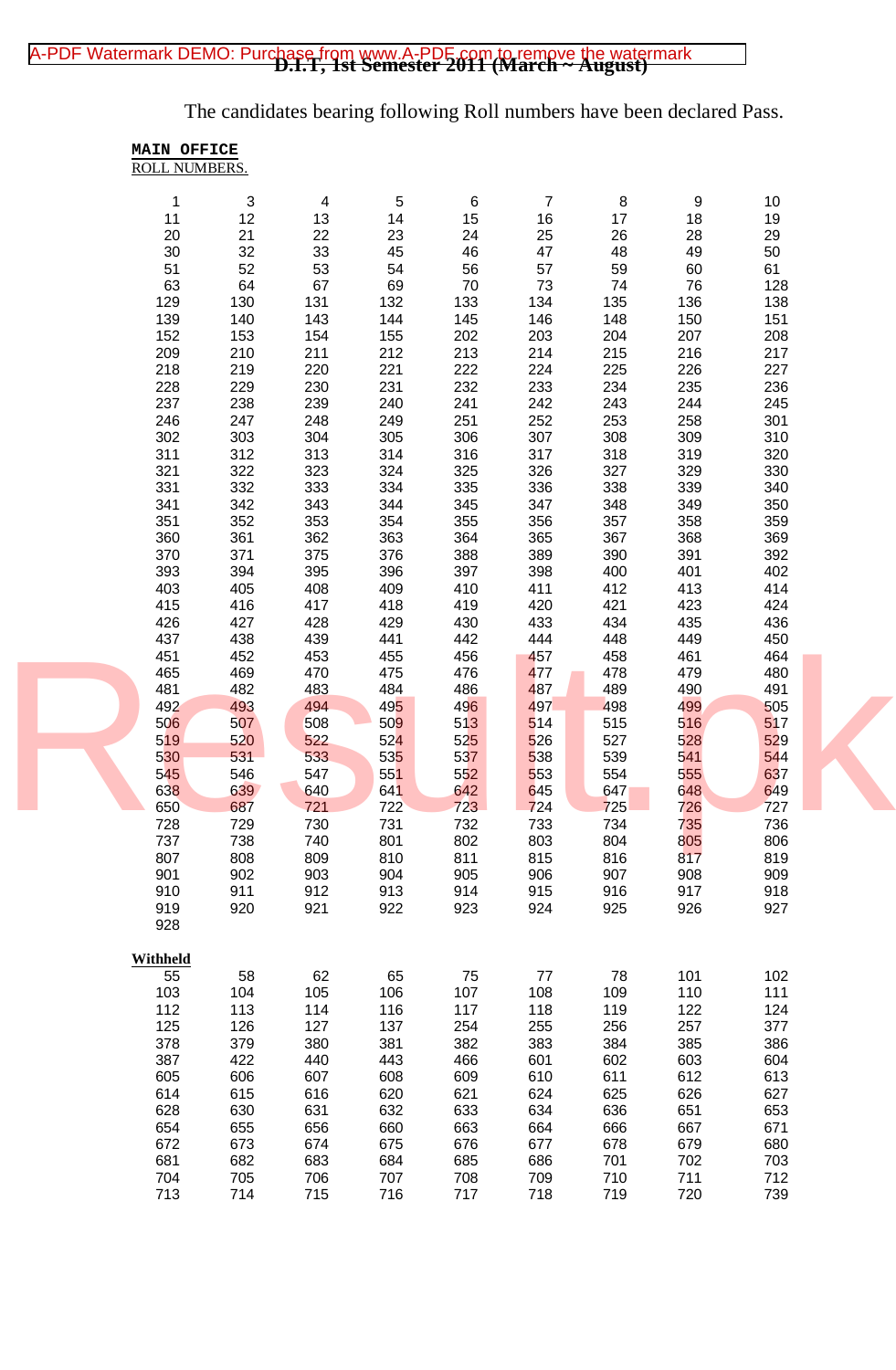| <b>REGIONAL OFFICE, SUKKUR</b> |  |              |              |              |              |              |              |              |              |              |              |  |
|--------------------------------|--|--------------|--------------|--------------|--------------|--------------|--------------|--------------|--------------|--------------|--------------|--|
|                                |  | 5003         | 5005         | 5006         | 5009         | 5010         | 5011         | 5012         | 5013         | 5014         | 5015         |  |
|                                |  | 5017         | 5018         | 5019         | 5020         | 5021         | 5022         | 5023         | 5024         | 5026         | 5027         |  |
|                                |  | 5028         | 5032         | 5036         | 5037         | 5038         | 5039         | 5040         | 5041         | 5042         | 5043         |  |
|                                |  | 5044         | 5045         | 5047         | 5048         | 5049         | 5050         | 5051         | 5052         | 5053         | 5054         |  |
|                                |  | 5055         | 5056         | 5057         | 5058         | 5059         | 5060         | 5061         | 5062         | 5063         | 5064         |  |
|                                |  | 5065         | 5066         | 5067         | 5068         | 5069         | 5070         | 5071         | 5072         | 5073         | 5074         |  |
|                                |  | 5075         | 5076         | 5077         | 5078         | 5080         | 5081         | 5082         | 5083         | 5084         | 5085         |  |
|                                |  | 5086         | 5087         | 5088         | 5089         | 5090         | 5091         | 5092         | 5093         | 5094         | 5095         |  |
|                                |  | 5097         | 5098         | 5099         | 5100         | 5101         | 5102         | 5103         | 5104         | 5105         | 5106         |  |
|                                |  | 5107         | 5109         | 5112         | 5113         | 5114         | 5115         | 5116         | 5118         | 5119         | 5120         |  |
|                                |  | 5121         | 5122         | 5125         | 5126         | 5127         | 5128         | 5129         | 5131         | 5132         | 5133         |  |
|                                |  | 5134         | 5135         | 5136         | 5137         | 5138         | 5139         | 5140         | 5141         | 5142         | 5143         |  |
|                                |  | 5144         | 5145         | 5146         | 5147         | 5148         | 5149         | 5150         | 5151         | 5152         | 5154         |  |
|                                |  | 5155         | 5156         | 5158         | 5159         | 5160         | 5161         | 5162         | 5163         | 5164         | 5165         |  |
|                                |  | 5166         | 5168         | 5170         | 5171         | 5172         | 5173         | 5174         | 5175         | 5177         | 5178         |  |
|                                |  | 5179         | 5180         | 5181         | 5182         | 5183         | 5184         | 5185         | 5186         | 5188         | 5190         |  |
|                                |  | 5191         | 5192         | 5193         | 5194         | 5195         | 5196         | 5197         | 5198         | 5199         | 5200         |  |
|                                |  | 5201         | 5202         | 5203         | 5204         | 5205         | 5206         | 5208         | 5209         | 5210         | 5211         |  |
|                                |  | 5212         | 5213         | 5214         | 5215         | 5216         | 5217         | 5218         | 5219         | 5221         | 5222         |  |
|                                |  | 5223         | 5224         | 5225         | 5226         | 5227         | 5228         | 5229         | 5230         | 5231         | 5232         |  |
|                                |  | 5233         | 5234         | 5235         | 5236         | 5237         | 5238         | 5239         | 5240         | 5241         | 5242         |  |
|                                |  | 5243         | 5244         | 5246         | 5247         | 5248         | 5249         | 5250         | 5252         | 5253         | 5255         |  |
|                                |  | 5256         | 5257         | 5258         | 5259         | 5260         | 5261         | 5262         | 5263         | 5264         | 5265         |  |
|                                |  | 5266         | 5267         | 5268         | 5270         | 5271         | 5272         | 5273         | 5274         | 5275         | 5276         |  |
|                                |  | 5277         | 5278         | 5279         | 5280         | 5283         | 5285         | 5286         | 5287         | 5288         | 5290         |  |
|                                |  | 5291         | 5292         | 5293         | 5294         | 5295         | 5296         | 5297         | 5298         | 5300         | 5301         |  |
|                                |  | 5302         | 5303         | 5304         | 5305         | 5306         | 5307         | 5308         | 5309         | 5310         | 5311         |  |
|                                |  | 5312         | 5313         | 5314         | 5315         | 5316         | 5317         | 5318         | 5319         | 5320         | 5322         |  |
|                                |  | 5323<br>5334 | 5324<br>5335 | 5325<br>5336 | 5327<br>5337 | 5328<br>5338 | 5329<br>5339 | 5330<br>5340 | 5331<br>5342 | 5332<br>5343 | 5333<br>5344 |  |
|                                |  | 5346         | 5347         | 5348         | 5349         | 5350         | 5351         | 5352         | 5353         | 5354         | 5355         |  |
|                                |  | 5356         | 5357         | 5358         | 5359         | 5360         | 5361         | 5362         | 5364         | 5365         | 5367         |  |
|                                |  | 5368         | 5369         | 5370         | 5371         | 5372         | 5373         | 5375         | 5377         | 5378         | 5379         |  |
|                                |  | 5381         | 5382         | 5383         | 5384         | 5385         | 5386         | 5387         | 5388         | 5389         | 5390         |  |
|                                |  | 5391         | 5392         | 5394         | 5395         | 5396         | 5397         | 5398         | 5399         | 5400         | 5401         |  |
|                                |  | 5402         | 5403         | 5404         | 5405         | 5406         | 5407         | 5408         | 5409         | 5410         | 5411         |  |
|                                |  | 5413         | 5414         | 5416         | 5417         | 5418         | 5421         | 5422         | 5423         | 5425         | 5426         |  |
|                                |  | 5427         | 5428         | 5429         | 5432         | 5433         | 5434         | 5435         | 5436         | 5437         | 5438         |  |
|                                |  | 5439         | 5440         | 5441         | 5442         | 5444         | 5445         | 5447         | 5451         | 5452         | 5453         |  |
|                                |  | 5454         | 5455         | 5456         | 5457         | 5458         | 5459         | 5460         | 5461         | 5463         | 5464         |  |
|                                |  | 5465         | 5466         | 5467         | 5468         | 5469         | 5470         | 5471         | 5473         | 5474         | 5475         |  |
|                                |  | 5476         | 5477         | 5478         | 5479         | 5481         | 5482         | 5483         | 5484         | 5485         | 5486         |  |
|                                |  | 5487         | 5488         | 5489         | 5490         | 5491         | 5492         | 5494         | 5495         | 5496         | 5497         |  |
|                                |  | 5498         | 5499         | 5500         | 5501         | 5502         | 5503         | 5504         | 5505         | 5506         | 5507         |  |
|                                |  | 5508         | 5509         | 5510         | 5511         | 5512         | 5513         | 5514         | 5515         | 5516         | 5517         |  |
|                                |  | 5518         | 5519         | 5521         | 5522         | 5523         | 5524         | 5525         | 5526         | 5527         | 5528         |  |
|                                |  | 5529         | 5530         | 5531         | 5532         | 5533         | 5534         | 5535         | 5536         | 5538         | 5539         |  |
|                                |  | 5540         | 5541         | 5542         | 5543         | 5544         | 5545         | 5546         | 5547         | 5548         | 5549         |  |